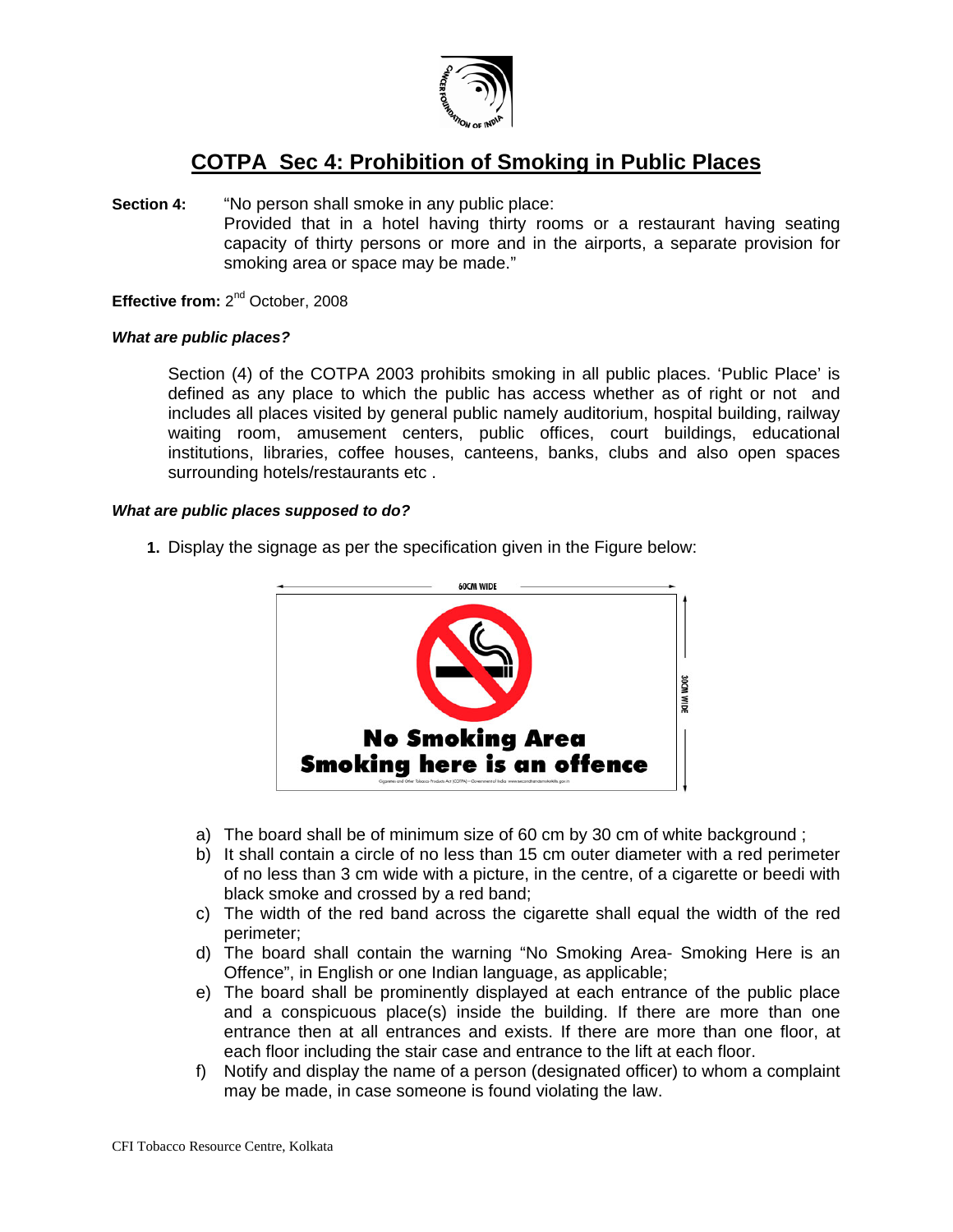

- **2.** Ensure that no ashtrays, matches, lighters or other things designed to facilitate smoking are provided.
- **3.** Assigning a responsible officer to whom complaint may be lodged in case anybody is spotted smoking.

### *Can public places have a separate smoking area?*

**NO**. All public places have to be smoke-free. However, owner, proprietor, manager or supervisor or in-charge of affairs of the hotels having 30 or more rooms and restaurants having seating capacity of 30 or more and the manager of the airport may provide a separate smoking area. Keeping in mind the following prescribed guidelines.

### *A smoking area / space*

- 1. Should be used only for the purpose of smoking and no other service(s) shall be allowed
- 2. Shall not be established at the entrance or exit of the hotel, restaurant or airport and shall be distinctly marked as 'smoking area' in English and one Indian language as applicable.
- 3. Physically separated and surrounded by full height walls on all four sides. Having an entrance with automatically closing doors normally kept in close position with an airflow system that is exhausted directly to the outside and not mixed back into the supply to the other parts of the building. That is fitted with a exhaust ventilation system which is non re-circulating in nature or an air cleaning system or a combination of two, in such a manner that air does not permeate into non smoking areas. The Smoking area has a negative air pressure in comparison with the remainder of the building.

#### **What constitutes violation of Sec 4?**

- 1. If public places do not put up specified signage's
- 2. Presence of ashtrays and lighters matches or any other device to facilitate smoking.
- 3. Smoking area established at the entrance or exit of an establishment as specified in the law.
- 4. Other services provided/allowed in the smoking area.
- 5. Smoking room with improper air flow system.
- 6. Presence of a separate smoking room in a public place which is NOT an airport , hotel with more than 30 rooms or a restaurant with a 30 seating capacity.
- 7. Designated officer for reporting of violations is not mentioned.

## *What happens if I Violate Sec 4?*

- 1. Any violation of any Provision in this section is a punishable offence with fine extending **up to Rs. 200**.
- 2. An offence under this section shall be compoundable and shall be tried summarily in accordance with the procedure provided for summary trials in Code of Criminal Procedure, 1973."